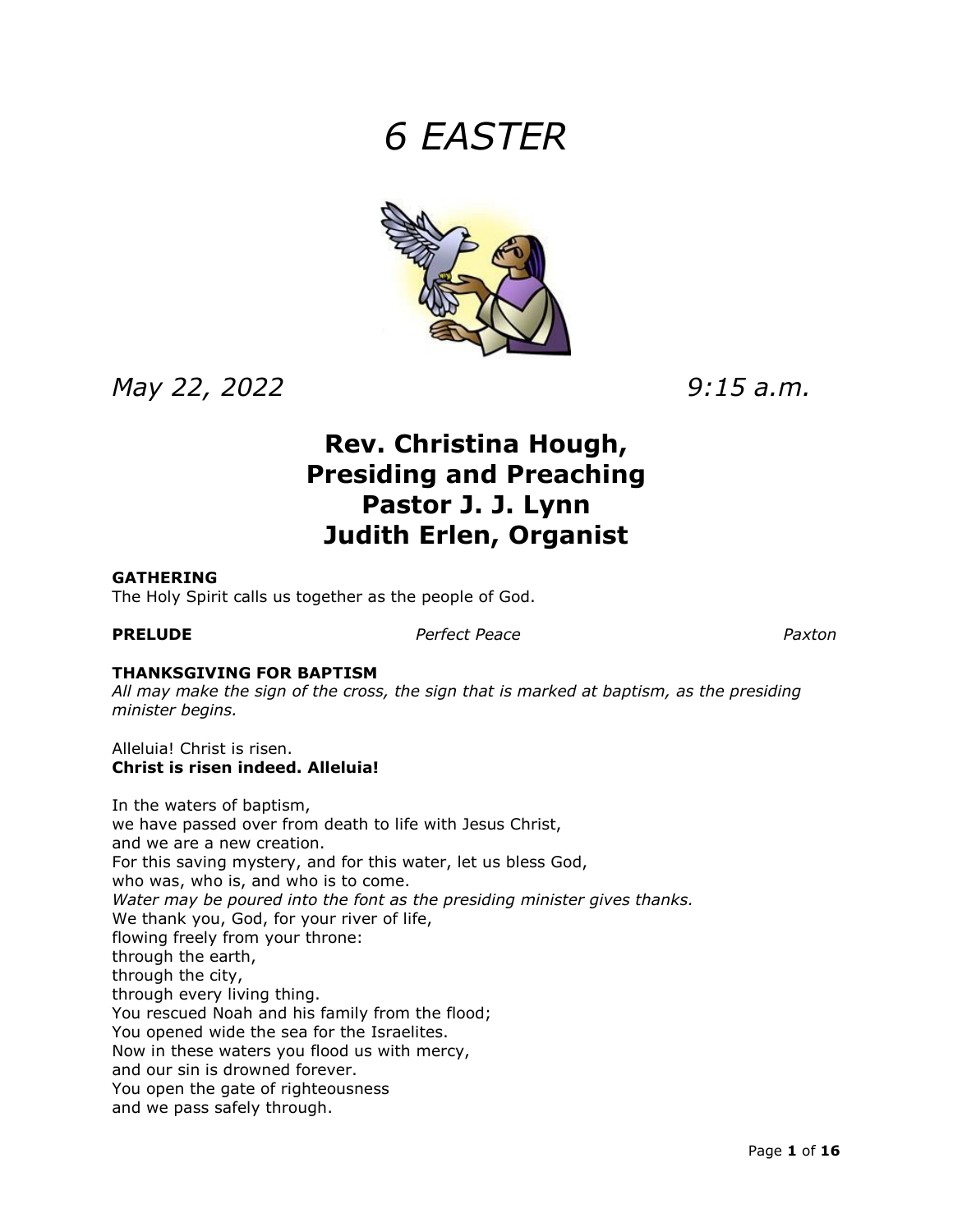In Jesus Christ, you calm and trouble the waters. You nourish us and enclose us in safety. You call us forth and send us out. In lush and barren places, you are with us. You have become our salvation. Now breathe upon this water and awaken your church once more. Claim us again as your beloved and holy people. Quench our thirst; cleanse our hearts; wipe away every tear. To you, our Beginning and our End, our Shepherd and Lamb, be honor, glory, praise, and thanksgiving, now and forever. **Amen.**

*The service continues with gathering song. As a reminder of the gift of baptism, the assembly may be sprinkled with water during the singing*

#### **GATHERING SONG** *When Peace like a River (It Is Well with My Soul)* **(ELW 785) vs. 1**



Text: Horatio G. Spafford, 1828-1888 Music: VILLA DU HAVRE, Philip P. Bliss, 1838-1876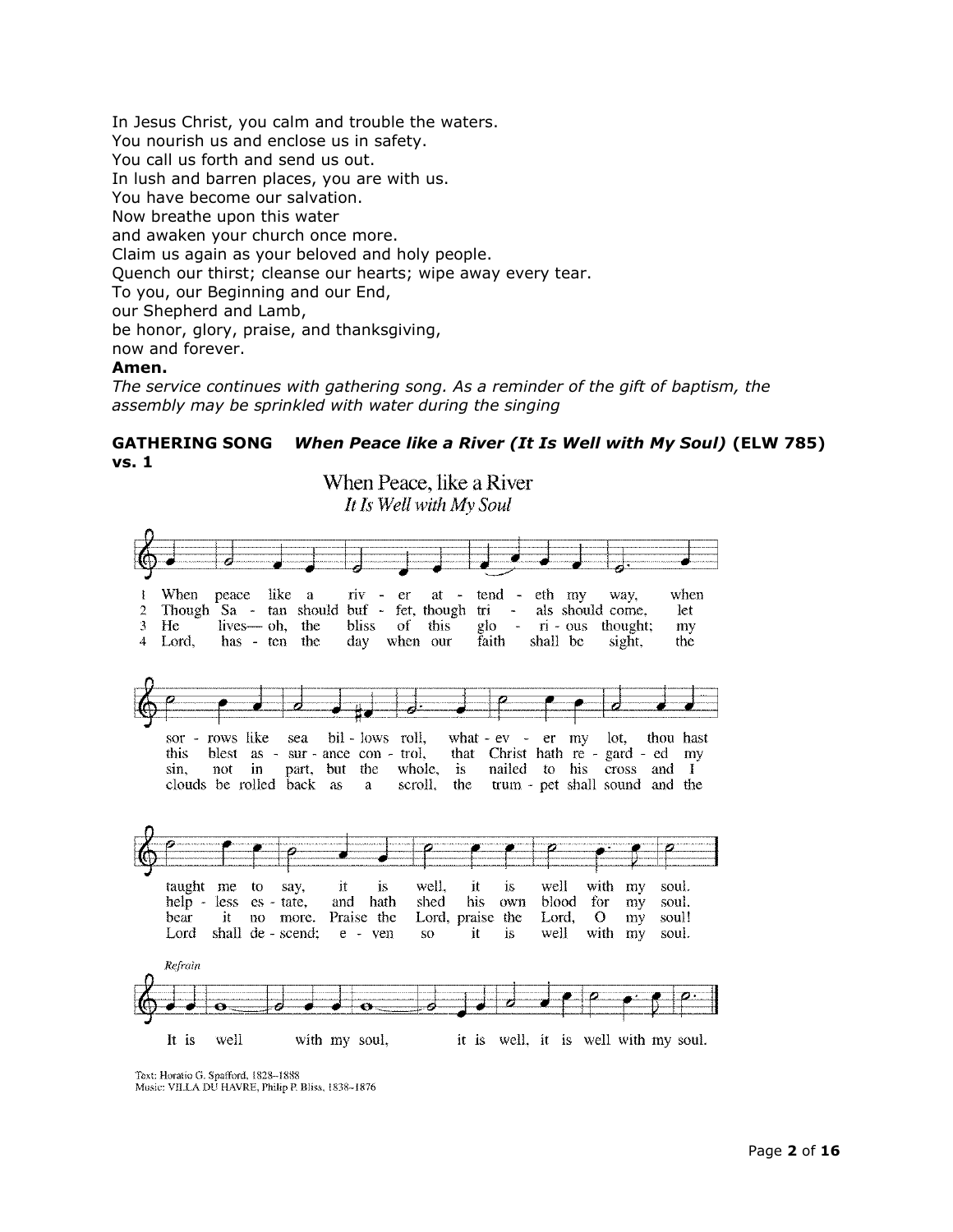#### **GREETING**

*During this time, the presiding minister and the assembly greet each other.*

The grace of our Lord Jesus Christ, the love of God, and the communion of the Holy Spirit be with you all. **And also with you.**

#### **KYRIE**

*A Kyrie may be sung in dialogue between an assisting minister and the assembly.*

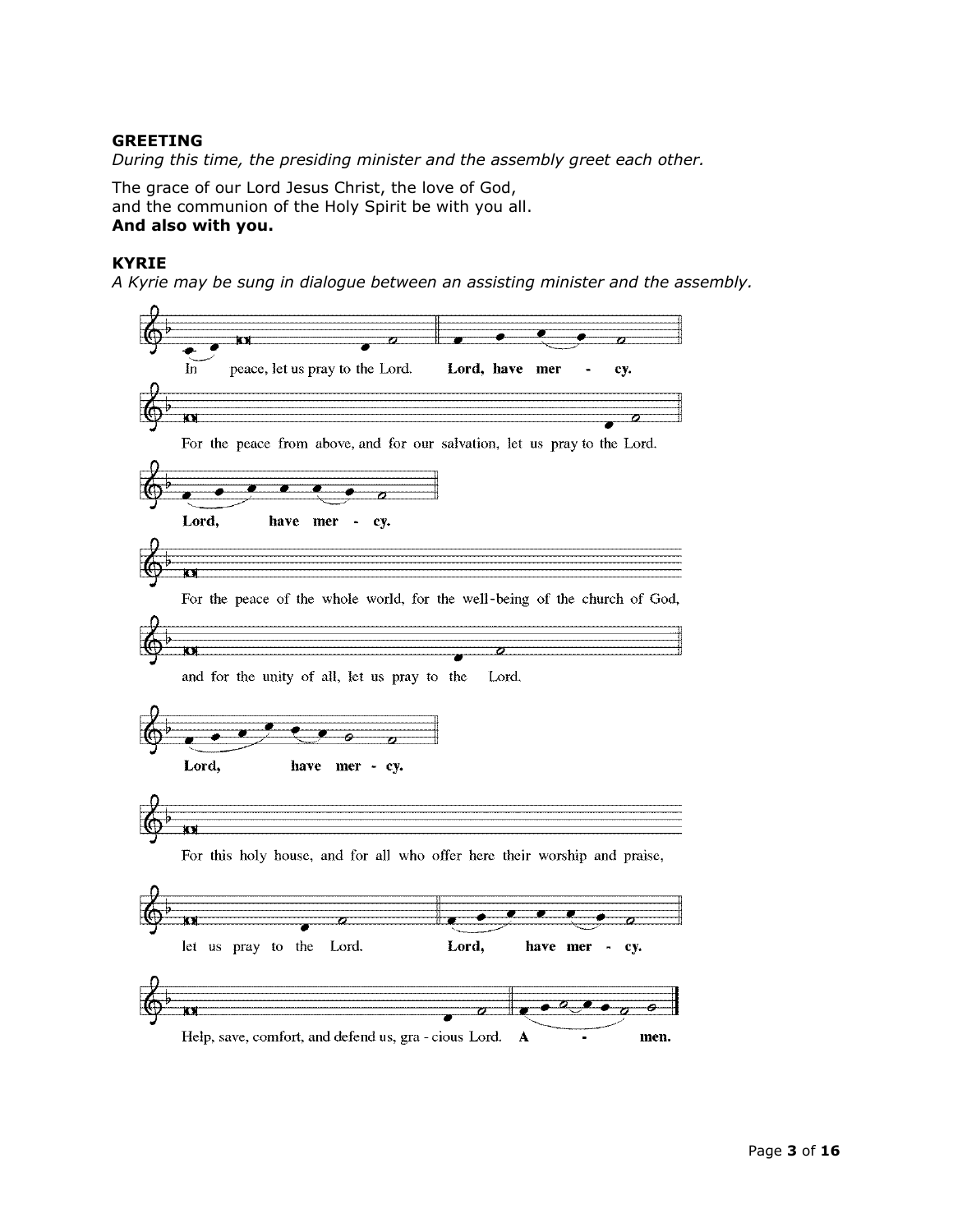### Christ, Whose Glory Fills the Skies



Music: RATISBON, J. G. Werner, Choralbuch, 1815

#### **PRAYER OF THE DAY**

*The presiding minister leads the prayer of the day.*

Let us pray. *A brief silence is kept before the prayer.*

Bountiful God, you gather your people into your realm, and you promise us food from your tree of life. Nourish us with your word, that empowered by your Spirit we may love one another and the world you have made, through Jesus Christ, our Savior and Lord, who lives and reigns with you and the Holy Spirit, one God, now and forever.

#### **Amen.**

*The assembly is seated.*

#### **CHILDREN'S TIME**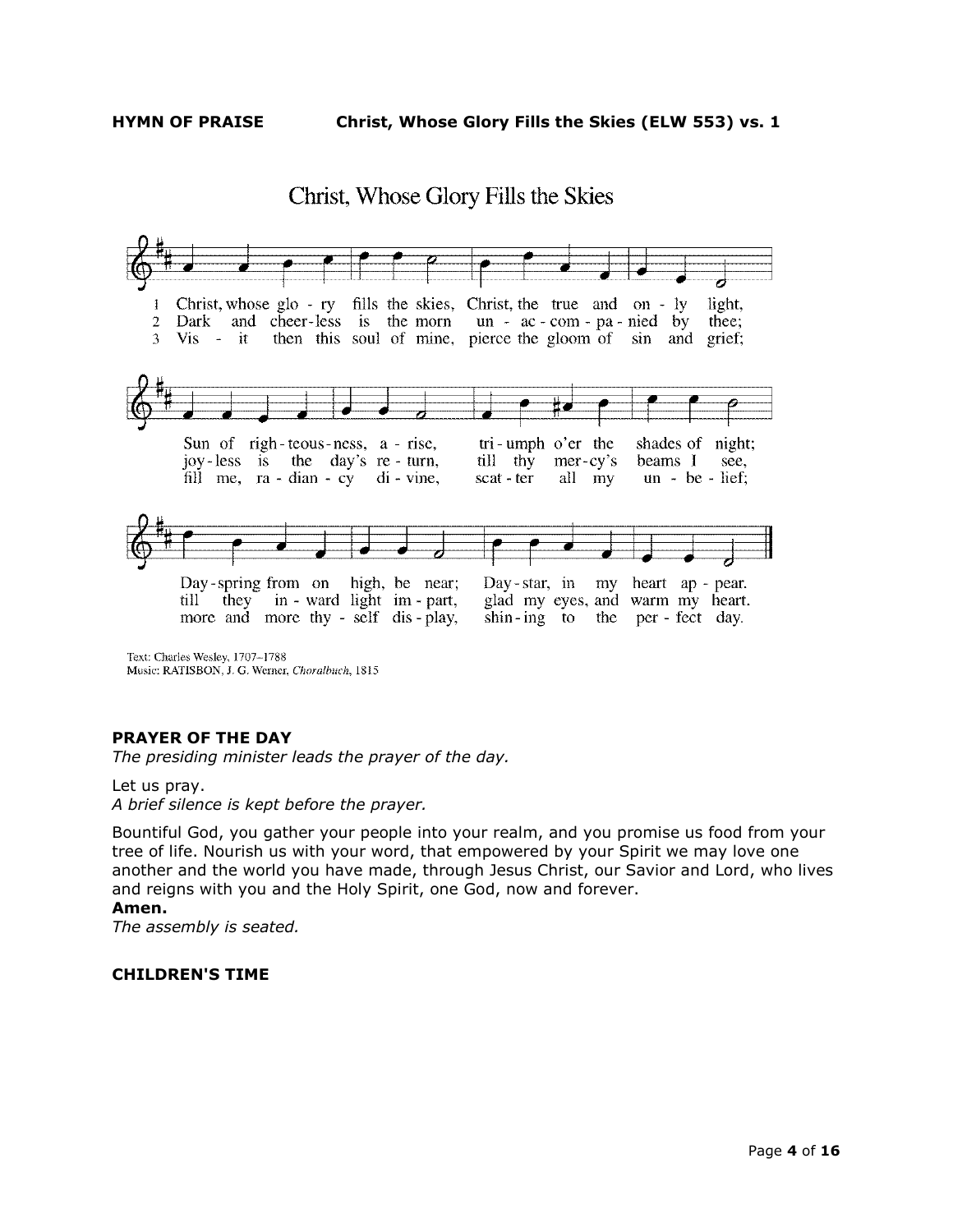#### **WORD**

God speaks to us in scripture reading, preaching, and song.

#### **FIRST READING:** Acts 16:9-15

*The reading may be announced:* 

A reading from Acts.

*A vision compels Paul to move his ministry into Greece. There he meets Lydia, an important person in the business community, whose heart has been opened by God to receive the gospel. Her conversion and baptism provide the impetus for the founding of the church at Philippi.*

 $9$ During the night Paul had a vision: there stood a man of Macedonia pleading with him and saying, "Come over to Macedonia and help us."  $10$ When he had seen the vision, we immediately tried to cross over to Macedonia, being convinced that God had called us to proclaim the good news to them.

 $11$ We set sail from Troas and took a straight course to Samothrace, the following day to Neapolis,  $^{12}$ and from there to Philippi, which is a leading city of the district of Macedonia and a Roman colony. We remained in this city for some days.  $13^{6}$ On the sabbath day we went outside the gate by the river, where we supposed there was a place of prayer; and we sat down and spoke to the women who had gathered there. <sup>14</sup>A certain woman named Lydia, a worshiper of God, was listening to us; she was from the city of Thyatira and a dealer in purple cloth. The Lord opened her heart to listen eagerly to what was said by Paul. <sup>15</sup>When she and her household were baptized, she urged us, saying, "If you have judged me to be faithful to the Lord, come and stay at my home." And she prevailed upon us. *The reading may be concluded:* 

The word of the Lord. *The assembly responds:* 

#### **Thanks be to God.**

| <b>PSALM:</b>                                                                                      | Psalm 67                                                                  | <b>READ IN UNISON</b> |
|----------------------------------------------------------------------------------------------------|---------------------------------------------------------------------------|-----------------------|
| <sup>1</sup> May God be merciful to us and bless us;<br>may the light of God's face shine upon us. |                                                                           |                       |
| <sup>2</sup> Let your way be known upon earth,<br>your saving health among all nations.            |                                                                           |                       |
| $3$ Let the peoples praise you, O God;<br>let all the peoples praise you.                          |                                                                           |                       |
| $4$ Let the nations be glad and sing for joy,                                                      | for you judge the peoples with equity and guide all the nations on earth. |                       |
| $5$ Let the peoples praise you, O God;<br>let all the peoples praise you.                          |                                                                           |                       |
| $6$ The earth has brought forth its increase;<br>God, our own God, has blessed us.                 |                                                                           |                       |
| $\sqrt{2}$ May God give us blessing,                                                               | and may all the ends of the earth stand in awe.                           |                       |
|                                                                                                    |                                                                           |                       |

**INTERLUDE** *Lento from Fantasie Franck/Price*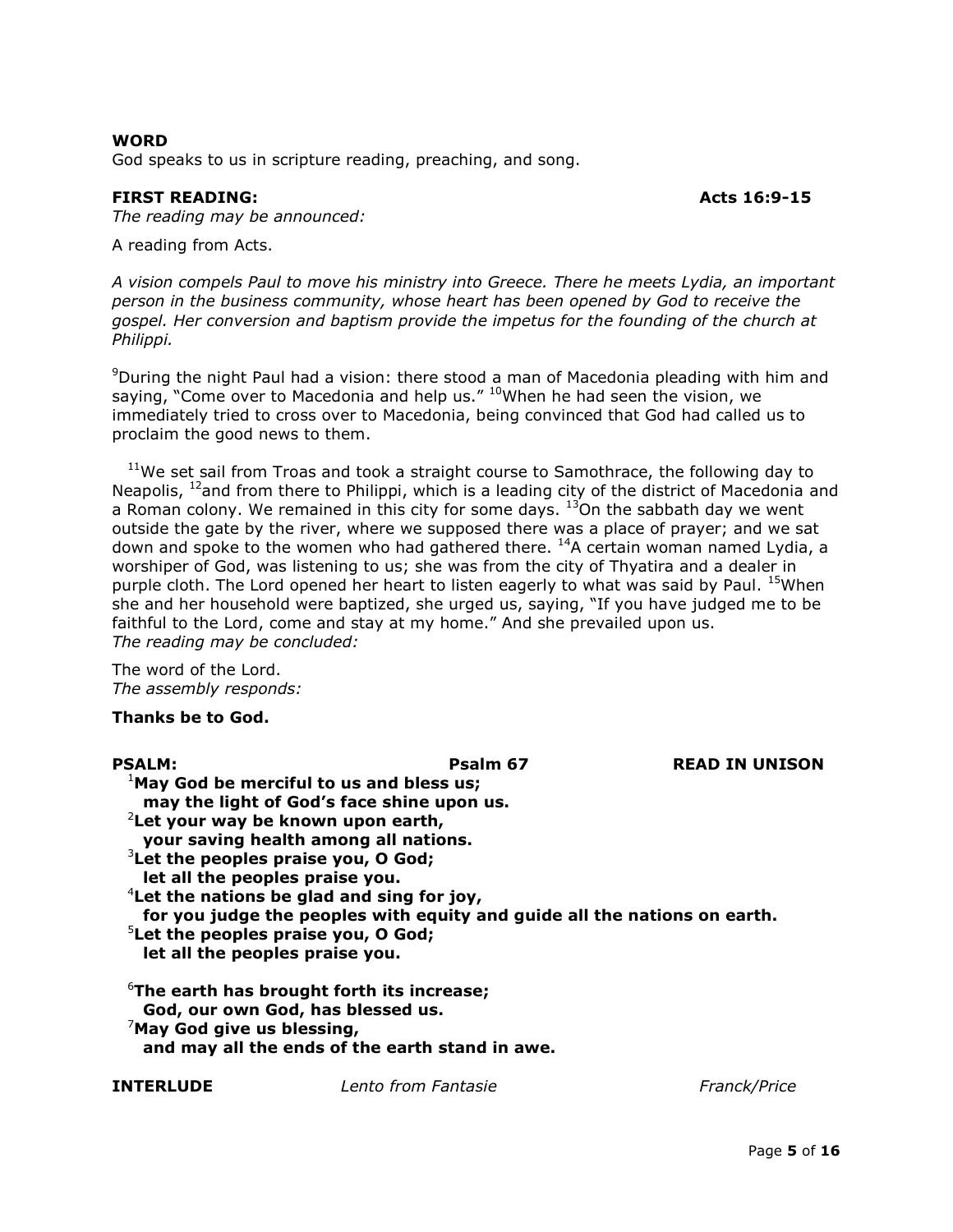*The reading may be announced:* 

A reading from Revelation.

*John's vision of a new Jerusalem coming out of heaven provides continuity with God's past actions. Yet in this new city, God's presence replaces the temple, and the glory of God and the Lamb supplants sun and moon.*

 $10$ And in the spirit [one of the angels] carried me away to a great, high mountain and showed me the holy city Jerusalem coming down out of heaven from God.

 $^{22}$ I saw no temple in the city, for its temple is the Lord God the Almighty and the Lamb. <sup>23</sup>And the city has no need of sun or moon to shine on it, for the glory of God is its light, and its lamp is the Lamb.  $24$ The nations will walk by its light, and the kings of the earth will bring their glory into it.  $25$ Its gates will never be shut by day—and there will be no night there.  $^{26}$ People will bring into it the glory and the honor of the nations.  $^{27}$ But nothing unclean will enter it, nor anyone who practices abomination or falsehood, but only those who are written in the Lamb's book of life.

 $22:1$ Then the angel showed me the river of the water of life, bright as crystal, flowing from the throne of God and of the Lamb  $2$ through the middle of the street of the city. On either side of the river is the tree of life with its twelve kinds of fruit, producing its fruit each month; and the leaves of the tree are for the healing of the nations. <sup>3</sup>Nothing accursed will be found there any more. But the throne of God and of the Lamb will be in it, and his servants will worship him; <sup>4</sup>they will see his face, and his name will be on their foreheads.  $5$ And there will be no more night; they need no light of lamp or sun, for the Lord God will be their light, and they will reign forever and ever. *The reading may be concluded:* 

The word of the Lord. *The assembly responds:* 

#### **Thanks be to God.**

#### **GOSPEL ACCLAMATION**

*The assembly stands to welcome the gospel.*

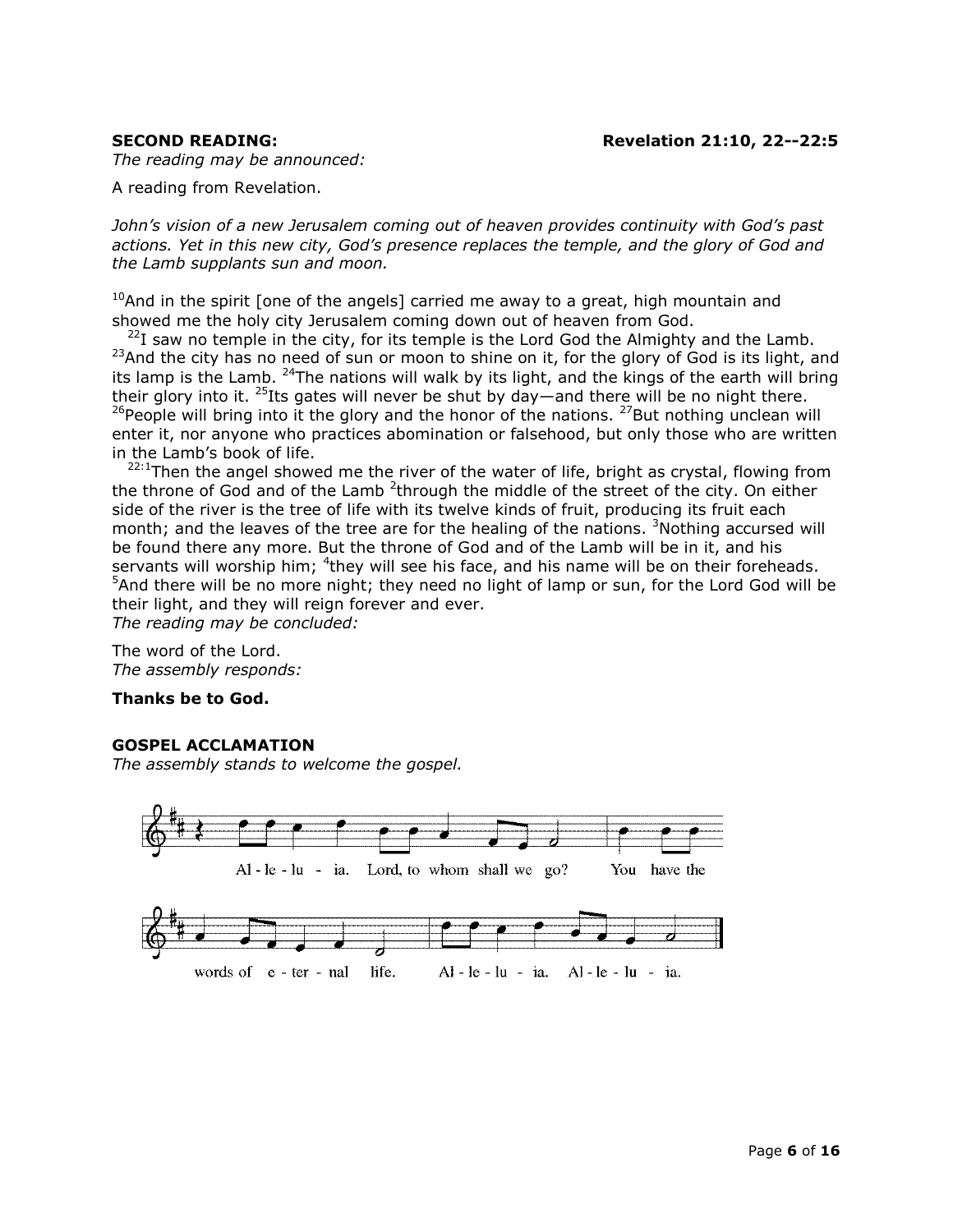*The gospel is announced.*

The holy gospel according to John. **Glory to you, O Lord.**

*As Jesus talks of returning to the Father, he promises to send the Advocate, the Holy Spirit, who will teach Jesus' followers and remind them of all that Jesus taught. Even more, those in whom God makes a home will experience a peace that overcomes fear.*

 $23$  Jesus answered [Judas (not Iscariot),] "Those who love me will keep my word, and my Father will love them, and we will come to them and make our home with them. <sup>24</sup>Whoever does not love me does not keep my words; and the word that you hear is not mine, but is from the Father who sent me.

 $25$ "I have said these things to you while I am still with you.  $26$  But the Advocate, the Holy Spirit, whom the Father will send in my name, will teach you everything, and remind you of all that I have said to you. <sup>27</sup> Peace I leave with you; my peace I give to you. I do not give to you as the world gives. Do not let your hearts be troubled, and do not let them be afraid.  $^{28}$ You heard me say to you, 'I am going away, and I am coming to you.' If you loved me, you would rejoice that I am going to the Father, because the Father is greater than I. <sup>29</sup>And now I have told you this before it occurs, so that when it does occur, you may believe." *The gospel concludes:*

The gospel of the Lord. **Praise to you, O Christ.**

#### **SERMON**

*The assembly is seated. Silence for reflection follows the sermon.*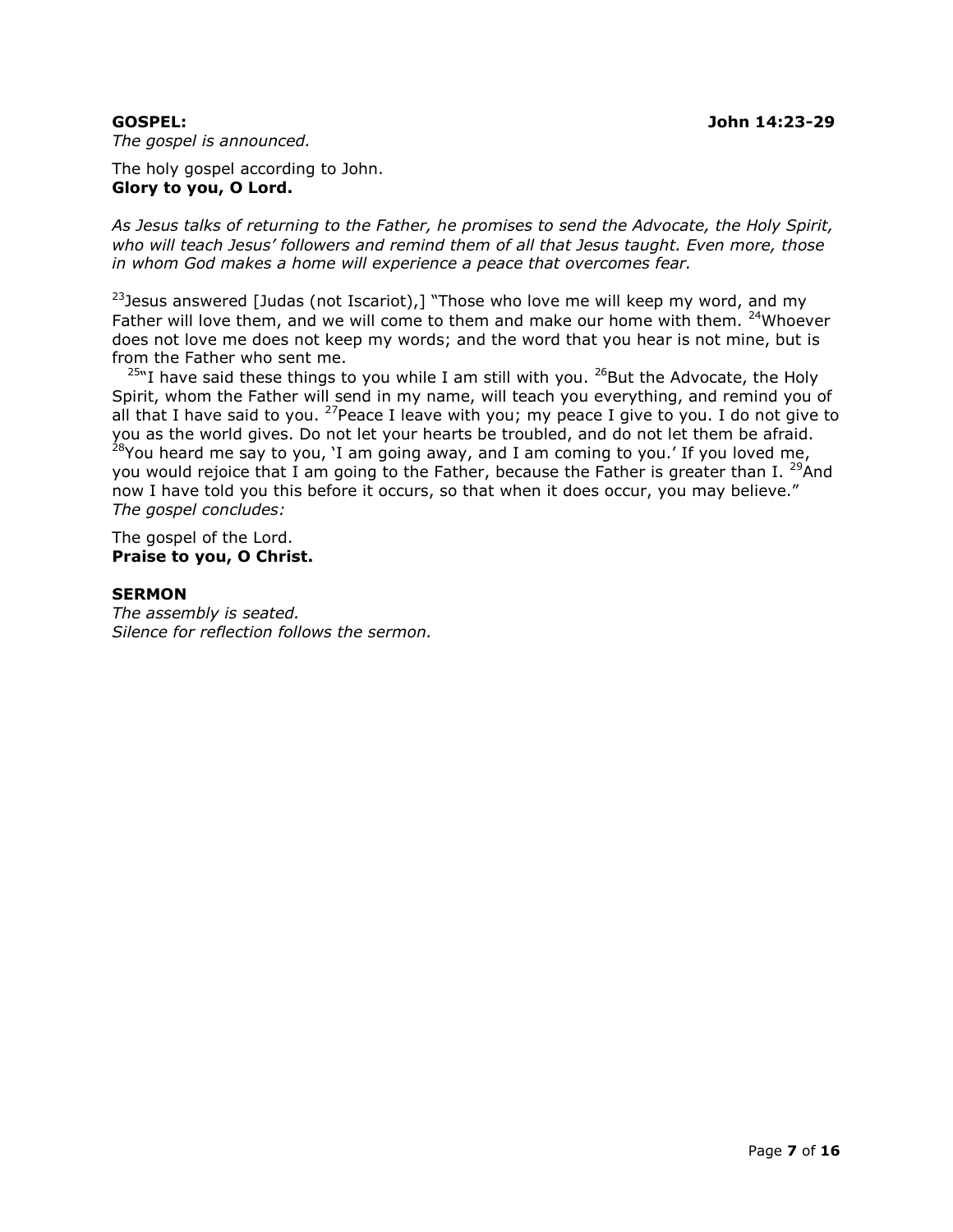

Text: Anders Ruuth; tr. Gerhard M. Cartford, b. 1923<br>Music: LA PAZ DEL SEÑOR, Anders Ruuth<br>Spanish text and tune © Anders Ruuth, admin. Augsburg Fortress. English text © Lutheran World Federation.

Duplication in any form prohibited without permission or valid license from copyright administrator.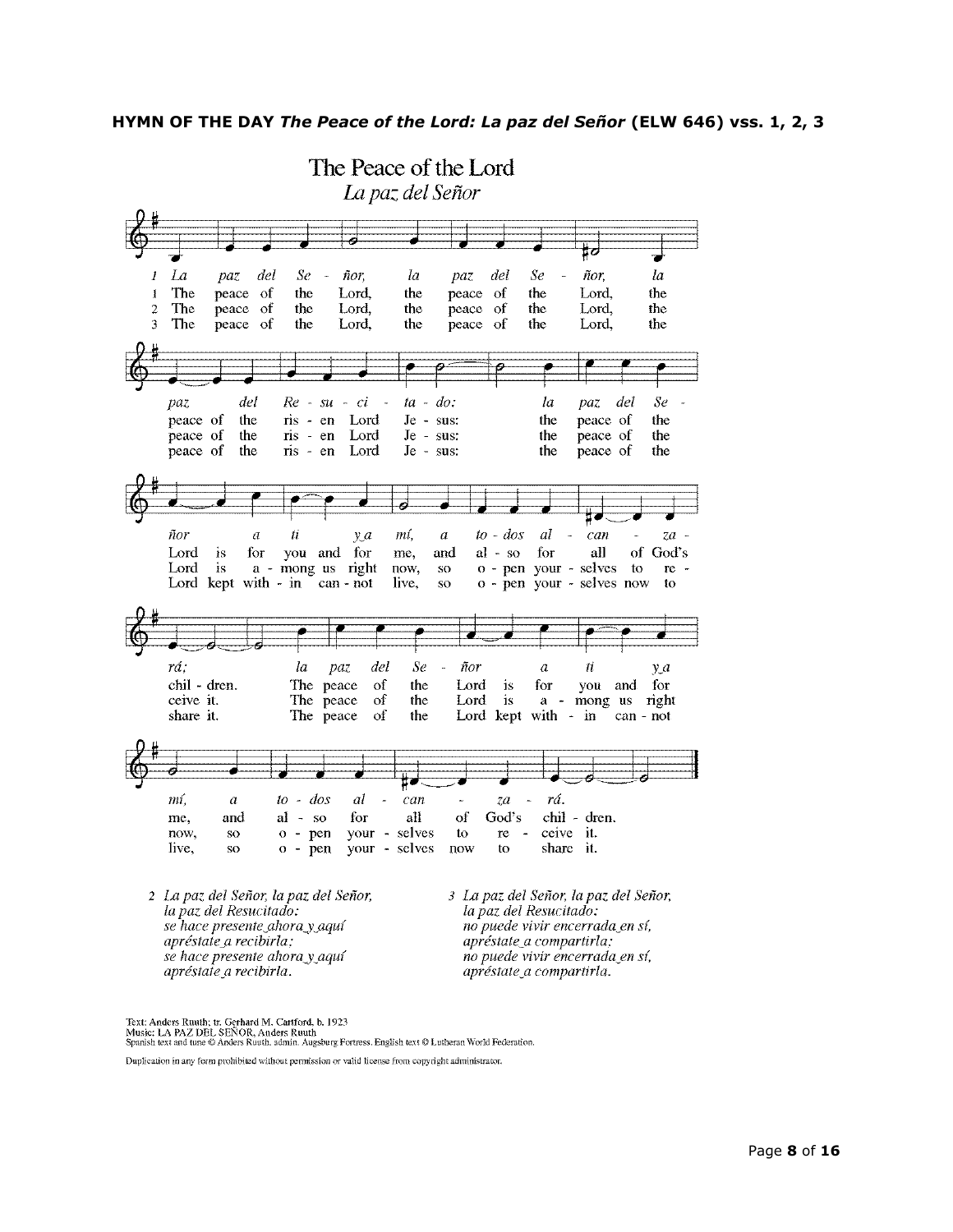#### **NICENE CREED**

*The Nicene Creed or the Apostles' Creed may be spoken. The Nicene Creed is appropriate during Advent, Christmas, Easter, and on festival days; the Apostles' Creed during Lent and at other times.*

**We believe in one God, the Father, the Almighty, maker of heaven and earth, of all that is, seen and unseen. We believe in one Lord, Jesus Christ, the only Son of God, eternally begotten of the Father, God from God, Light from Light, true God from true God, begotten, not made, of one Being with the Father; through him all things were made. For us and for our salvation he came down from heaven, was incarnate of the Holy Spirit and the virgin Mary and became truly human. For our sake he was crucified under Pontius Pilate; he suffered death and was buried. On the third day he rose again in accordance with the scriptures; he ascended into heaven and is seated at the right hand of the Father. He will come again in glory to judge the living and the dead, and his kingdom will have no end. We believe in the Holy Spirit, the Lord, the giver of life, who proceeds from the Father and the Son,\* who with the Father and the Son is worshiped and glorified, who has spoken through the prophets. We believe in one holy catholic and apostolic church. We acknowledge one baptism for the forgiveness of sins. We look for the resurrection of the dead, and the life of the world to come. Amen.**

\*Or, "who proceeds from the Father." The phrase "and the Son" is a later addition to the creed.

#### **PRAYERS OF INTERCESSION**

*The prayers are prepared locally for each occasion. The following examples may be adapted or used as appropriate.*

Set free from captivity to sin and death, we pray to the God of resurrection for the church, people in need, and all of creation. *A brief silence.*

God of new life, open your church to the unexpected ways your Spirit is at work. Guide bishops, pastors, deacons, and lay leaders in their visioning, partnership, and planning. Surround us with your peace. God, in your mercy,

#### **receive our prayer.**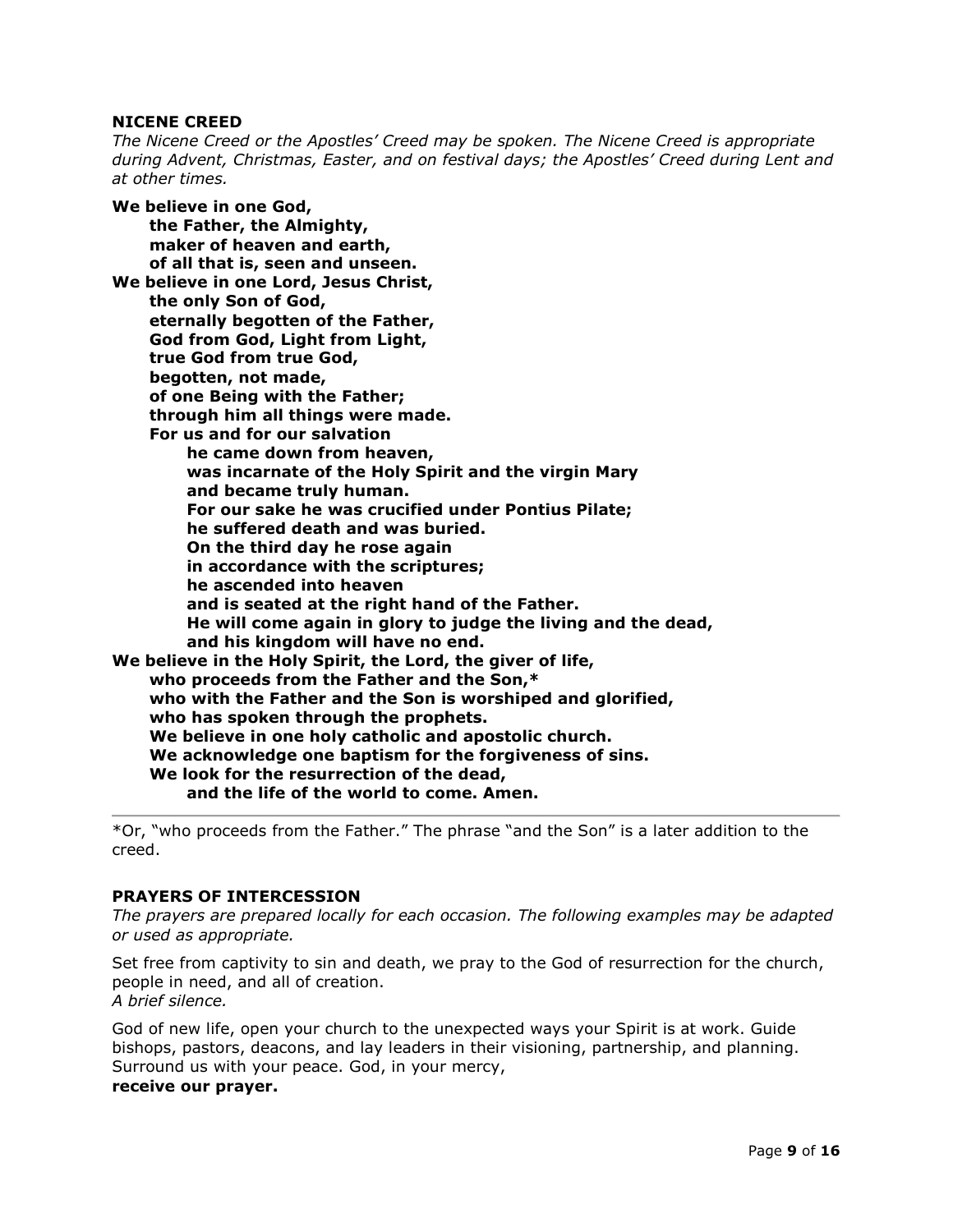Give a vision of increase and abundant harvest for farmers, laborers, and gardeners who are beginning their growing season. Join their efforts with the goodness of creation to feed all living things. God, in your mercy,

#### **receive our prayer.**

Shine your light of wisdom and peace among nations. When those in power seek to assert dominance over others, confound their ways and make them yield to your humble authority. God, in your mercy,

#### **receive our prayer.**

Give safe haven to those who seek healing, liberation, or peace (*especially*). Create places filled with hospitality where hurting people find your loving presence and wholeness. God, in your mercy,

#### **receive our prayer.**

Uphold the work of ministries and organizations in our communities who assist people experiencing homelessness, citizens returning from prison, and all marginalized people (*especially*). Accomplish your will through their efforts. God, in your mercy,

#### **receive our prayer.**

*Here other intercessions may be offered.*

We pray for our siblings in Christ in the Tulear Synod in Madagascar that you continue to be a source of comfort and encouragement to them in their time of need. Open our hearts to expanding our relationship with them as we together witness to your love. God, in your mercy,

#### **receive our prayer.**

Holy Trinity, one God, you show us the splendor of diversity and the beauty of unity in your own divine life. Make us, who came from many nations with many languages, a united people that delights in our many different gifts. Defend our liberties, and give those whom we have entrusted with authority the spirit of wisdom, that there might be justice and peace in our land. God, in your mercy,

#### **receive our prayer.**

Assemble your people at rivers, streams, and fonts, where we remember our baptism and welcome others into the communion of saints. Gather us with those who have died (*especially*) when we meet together at your river of life. God, in your mercy,

#### **receive our prayer.**

In your mercy, O God, respond to these prayers, and renew us by your life-giving Spirit; through Jesus Christ, our Savior. **Amen.**

#### **PEACE**

*The presiding minister and the assembly greet each other in the peace of the risen Christ.*

The peace of Christ be with you always.

#### **And also with you.**

*The people may greet one another with a sign of Christ's peace, and may say, "Peace be with you," or similar words.*

*The assembly is seated.*

#### **MEAL**

God feeds us with the presence of Jesus Christ.

#### **OFFERING**

*An offering is gathered for the mission of the church, including the care of those in need. During this time, the table is set. After the offering is gathered, the assembly stands. Bread, wine, money, and other gifts may be brought forward.*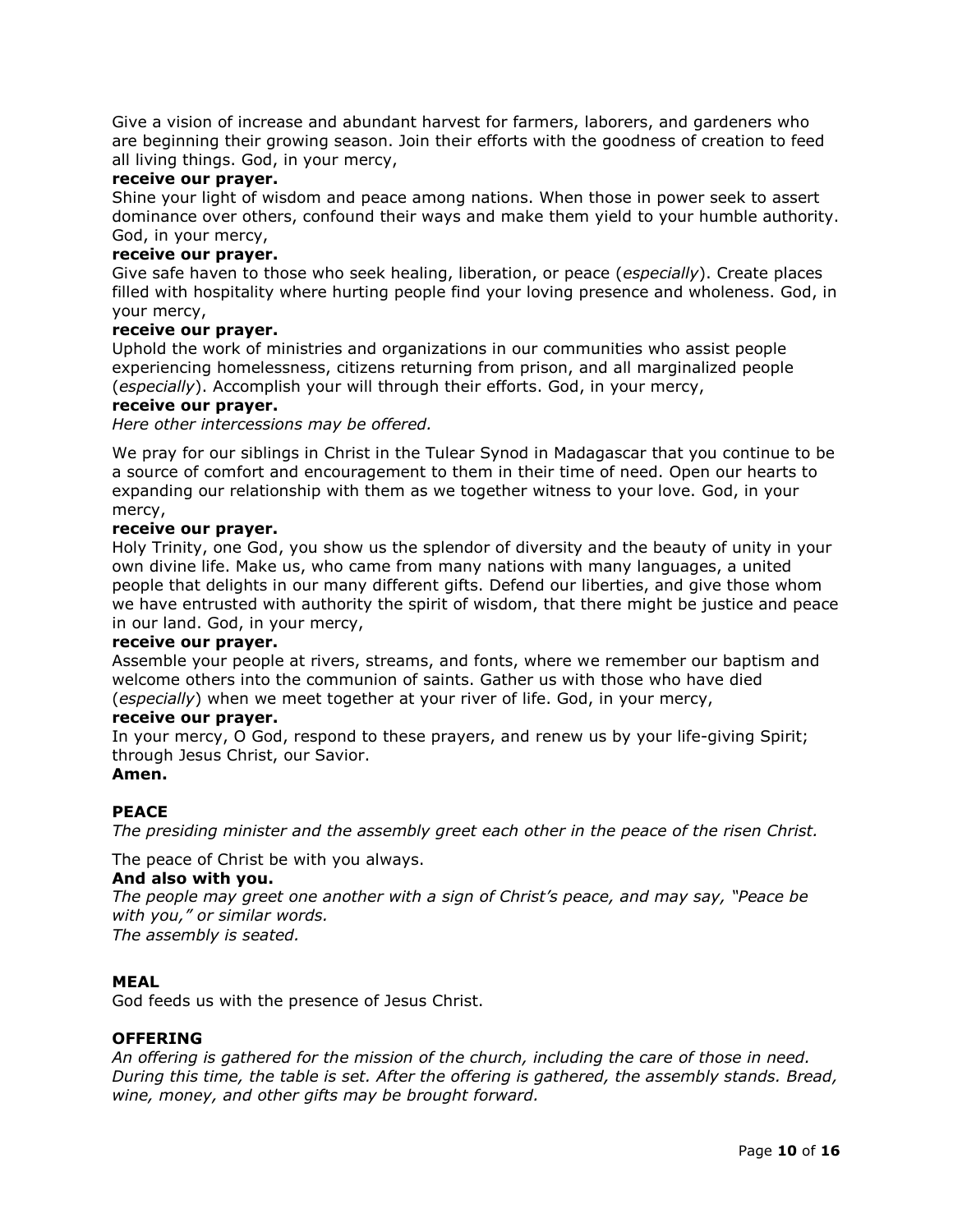#### **OFFERING PRAYER**

*After the table is set, the assisting minister may lead one of the following or a similar prayer.*

Let us pray. Living God, you gather the wolf and the lamb to feed together in your peaceable reign, and you welcome us all at your table. Reach out to us through this meal, and show us your wounded and risen body, that we may be nourished and believe in Jesus Christ, our Savior and Lord. **Amen.**

#### **GREAT THANKSGIVING**

#### **DIALOGUE**

The Lord be with you. **And also with you.** Lift up your hearts. **We lift them to the Lord.** Let us give thanks to the Lord our God. **It is right to give our thanks and praise.**

#### **PREFACE**

*The thanksgiving continues with the preface for the day or season:*

It is indeed right, our duty and our joy, that we should at all times and in all places give thanks and praise to you, almighty and merciful God, for the glorious resurrection of our Savior Jesus Christ, the true Paschal Lamb who gave himself to take away our sin; who in dying has destroyed death, and in rising has brought us to eternal life. And so, with Mary Magdalene and Peter and all the witnesses of the resurrection, with earth and sea and all their creatures, and with angels and archangels, cherubim and seraphim, we praise your name and join their unending hymn: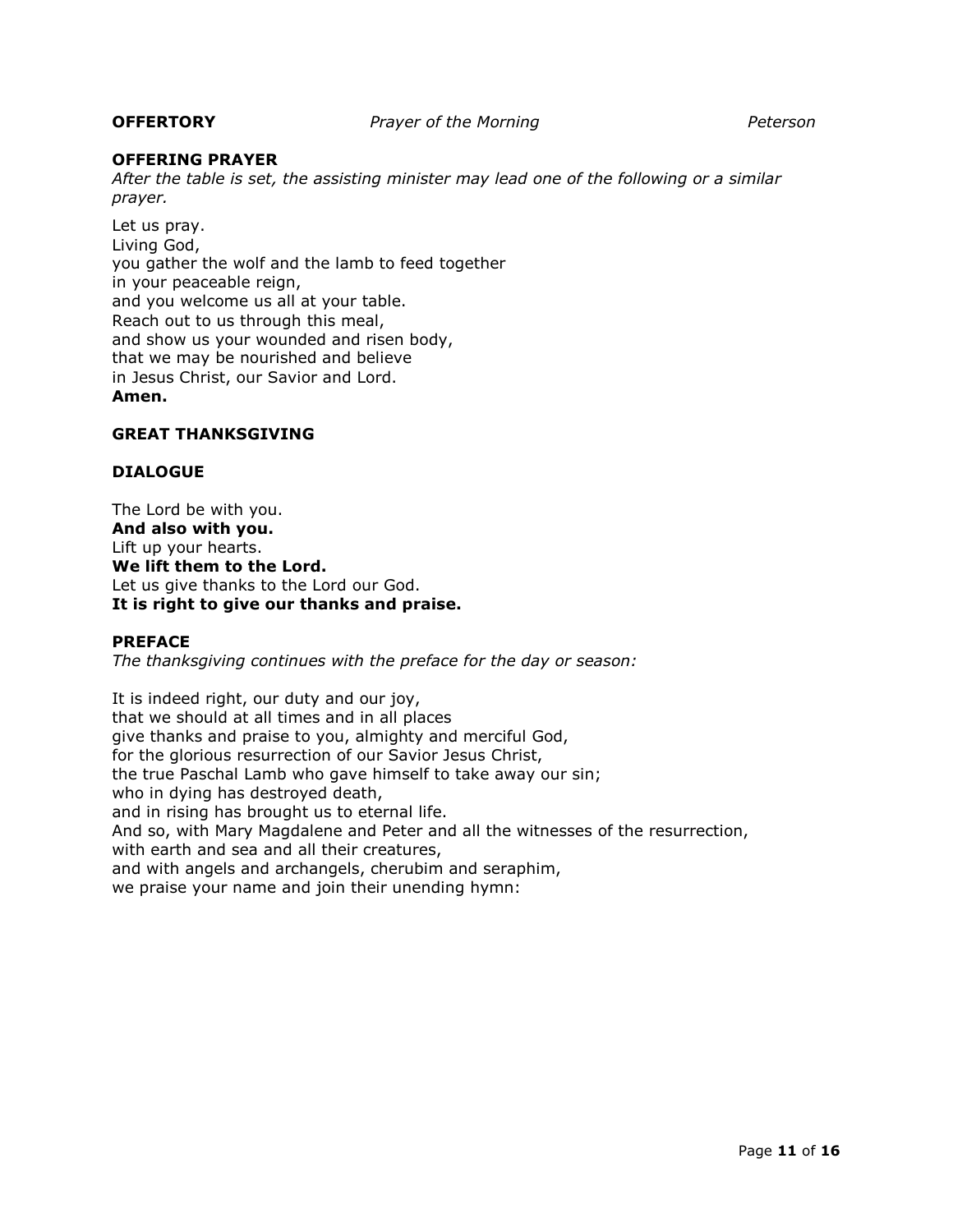

#### **THANKSGIVING AT THE TABLE**

*The presiding minister continues, using one of the following or another appropriate form.*

You are indeed holy, almighty and merciful God. You are most holy, and great is the majesty of your glory.

You so loved the world that you gave your only Son, so that everyone who believes in him may not perish but have eternal life.

We give you thanks for his coming into the world to fulfill for us your holy will and to accomplish all things for our salvation.

In the night in which he was betrayed, our Lord Jesus took bread, and gave thanks; broke it, and gave it to his disciples, saying: Take and eat; this is my body, given for you. Do this for the remembrance of me.

Again, after supper, he took the cup, gave thanks, and gave it for all to drink, saying: This cup is the new covenant in my blood, shed for you and for all people for the forgiveness of sin. Do this for the remembrance of me.

For as often as we eat of this bread and drink from this cup, we proclaim the Lord's death until he comes.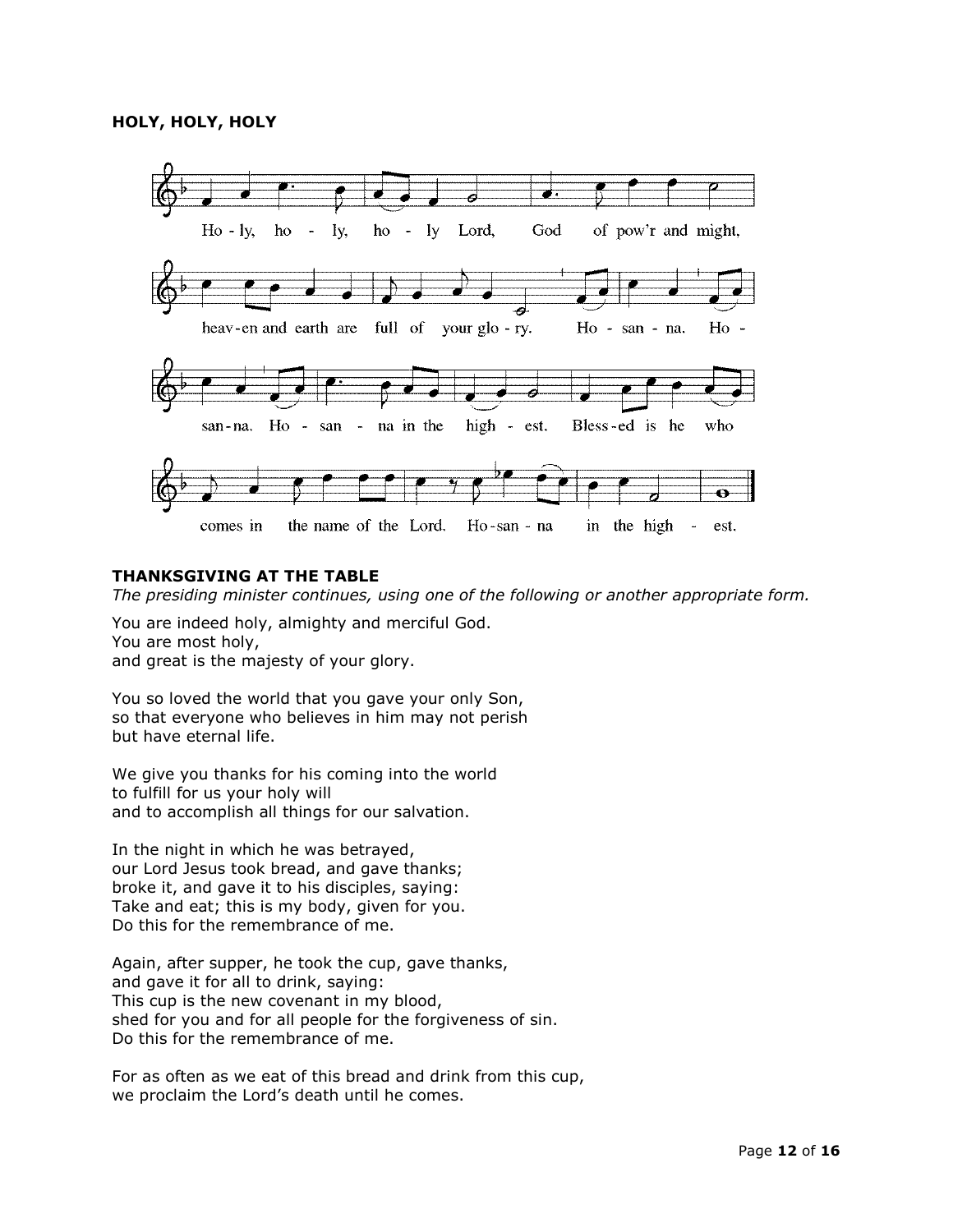#### **Christ has died. Christ is risen. Christ will come again.**

Remembering, therefore, his salutary command, his life-giving passion and death, his glorious resurrection and ascension, and the promise of his coming again, we give thanks to you, O Lord God Almighty, not as we ought but as we are able; we ask you mercifully to accept our praise and thanksgiving and with your Word and Holy Spirit to bless us, your servants, and these your own gifts of bread and wine, so that we and all who share in the body and blood of Christ may be filled with heavenly blessing and grace, and, receiving the forgiveness of sin, may be formed to live as your holy people and be given our inheritance with all your saints.

To you, O God, Father, Son, and Holy Spirit, be all honor and glory in your holy church, now and forever. **Amen.**

#### **LORD'S PRAYER**

*The presiding minister may introduce the Lord's Prayer.*

Gathered into one by the Holy Spirit, let us pray as Jesus taught us.

**Our Father, who art in heaven, hallowed be thy name, thy kingdom come, thy will be done, on earth as it is in heaven. Give us this day our daily bread; and forgive us our trespasses, as we forgive those who trespass against us; and lead us not into temptation, but deliver us from evil. For thine is the kingdom, and the power, and the glory, forever and ever. Amen.**

#### **INVITATION TO COMMUNION**

*The presiding minister may address the assembly in these or similar words.*

The risen Christ dwells with us here. All who are hungry, all who are thirsty, come. *The assembly may be seated. The bread may be broken for the communion.*

*All people who trust that Christ is present in the Eucharist are welcome to receive communion. Those who do not partake in communion are welcome to come forward for a blessing from the pastor. Gluten-free hosts are available; please tell the pastor if you require one. Grape Juice may be selected in place of wine from the center circle of glasses in the distribution trays. We will commune one side of the congregation at a time, starting with the pulpit side. Please come forward, receive the host, then proceed to the communion*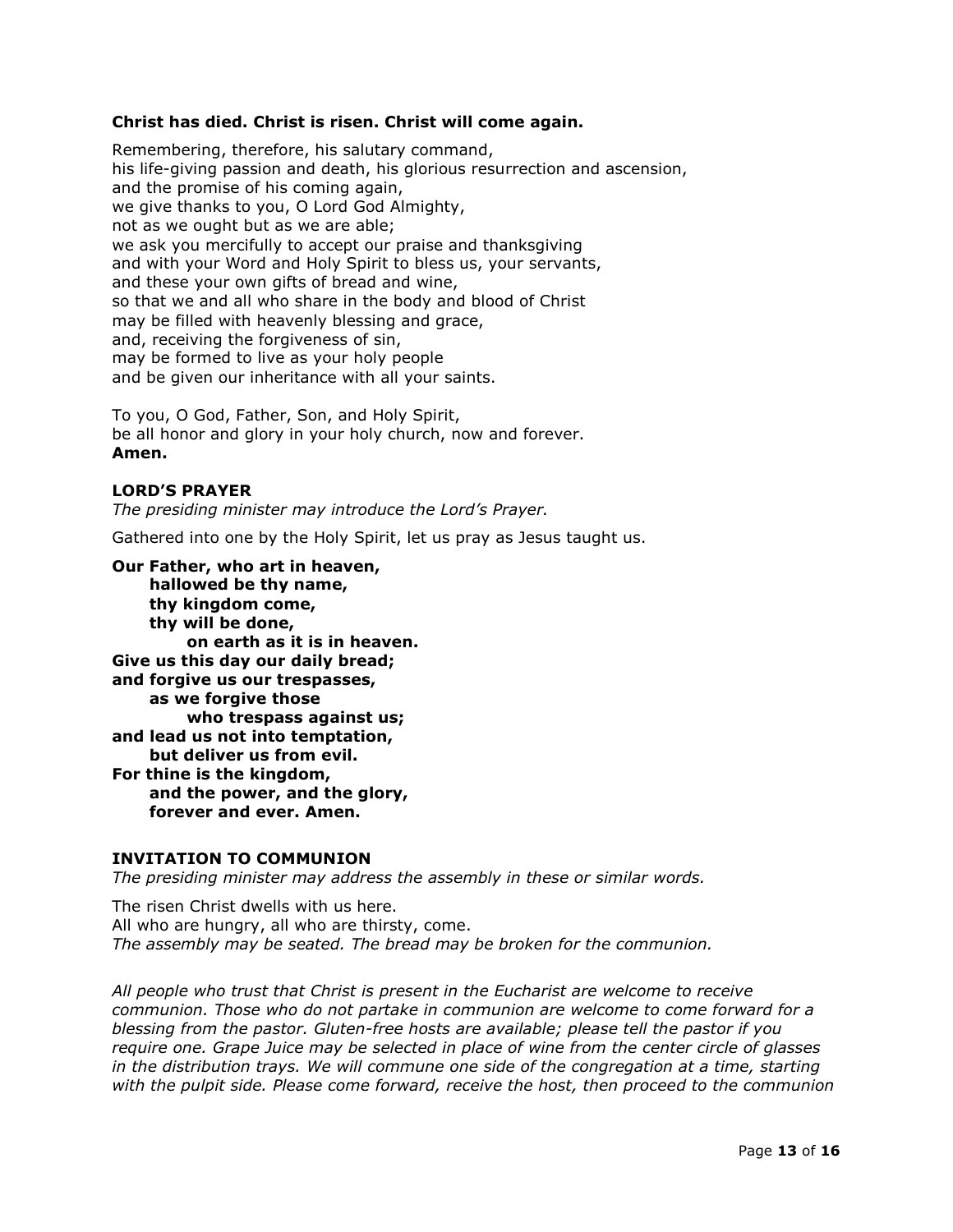*assistant to retrieve a pre-filled glass of wine. Trays for the empty glasses are on the other side of the pulpit and piano respectively, on your way back to your seat.*

#### **COMMUNION**

*When giving the bread and cup, the communion ministers say*

The body of Christ, given for you. The blood of Christ, shed for you. *and each person may respond*

Amen. *The ministers commune either after or before others commune.*

#### **PRAYER AFTER COMMUNION**

*The assisting minister leads one of the following or a similar prayer after communion.*

Let us pray. We give you thanks, generous God, for in this bread and cup we have tasted the new heaven and earth where hunger and thirst are no more. Send us from this table as witnesses to the resurrection, that through our lives, all may know life in Jesus' name. **Amen.**

#### **SENDING**

God blesses us and sends us in mission to the world.

#### **EMMANUEL'S PURPOSE STATEMENT**

Together we pray our Purpose Statement

**As disciples of Christ at Emmanuel Lutheran Church, we come together to worship, study God's word to grow, pray to strengthen, invite all to share, minister in love, live for Christ!**

#### **BLESSING**

*The presiding minister proclaims God's blessing.*

God, the Author of life, Christ, the living Cornerstone, and the life-giving Spirit of adoption,  $\pm$  bless you now and forever. **Amen.**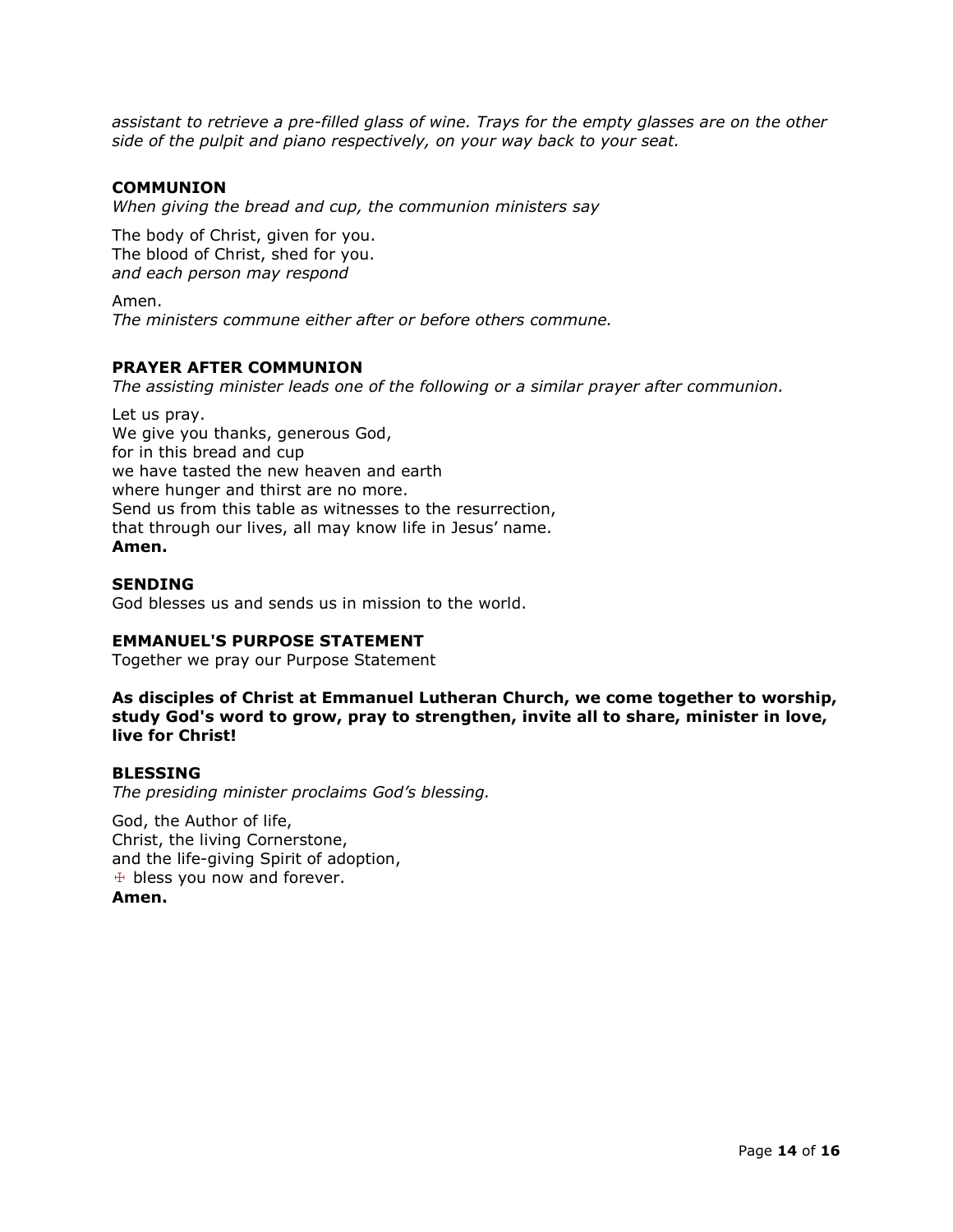**SENDING SONG** *My Life Flows On in Endless Song* **(ELW 763) vs. 1**



Text: Robert Lowry, 1826-1899

Music: HOW CAN I KEEP FROM SINGING, Robert Lowry, alt.

#### **DISMISSAL**

*The assisting minister may send the assembly into mission.*

Alleluia! Christ is risen. **Christ is risen indeed. Alleluia!**

Go in peace. Tell what God has done. **Thanks be to God.**

**POSTLUDE** *Recessional Recessional Hughes* 

From sundaysandseasons.com. Copyright © 2022 Augsburg Fortress. All rights reserved.

Copyright © 2022 Augsburg Fortress. All rights reserved. Reprinted by permission under Augsburg Fortress Liturgies Annual License #SB145099.